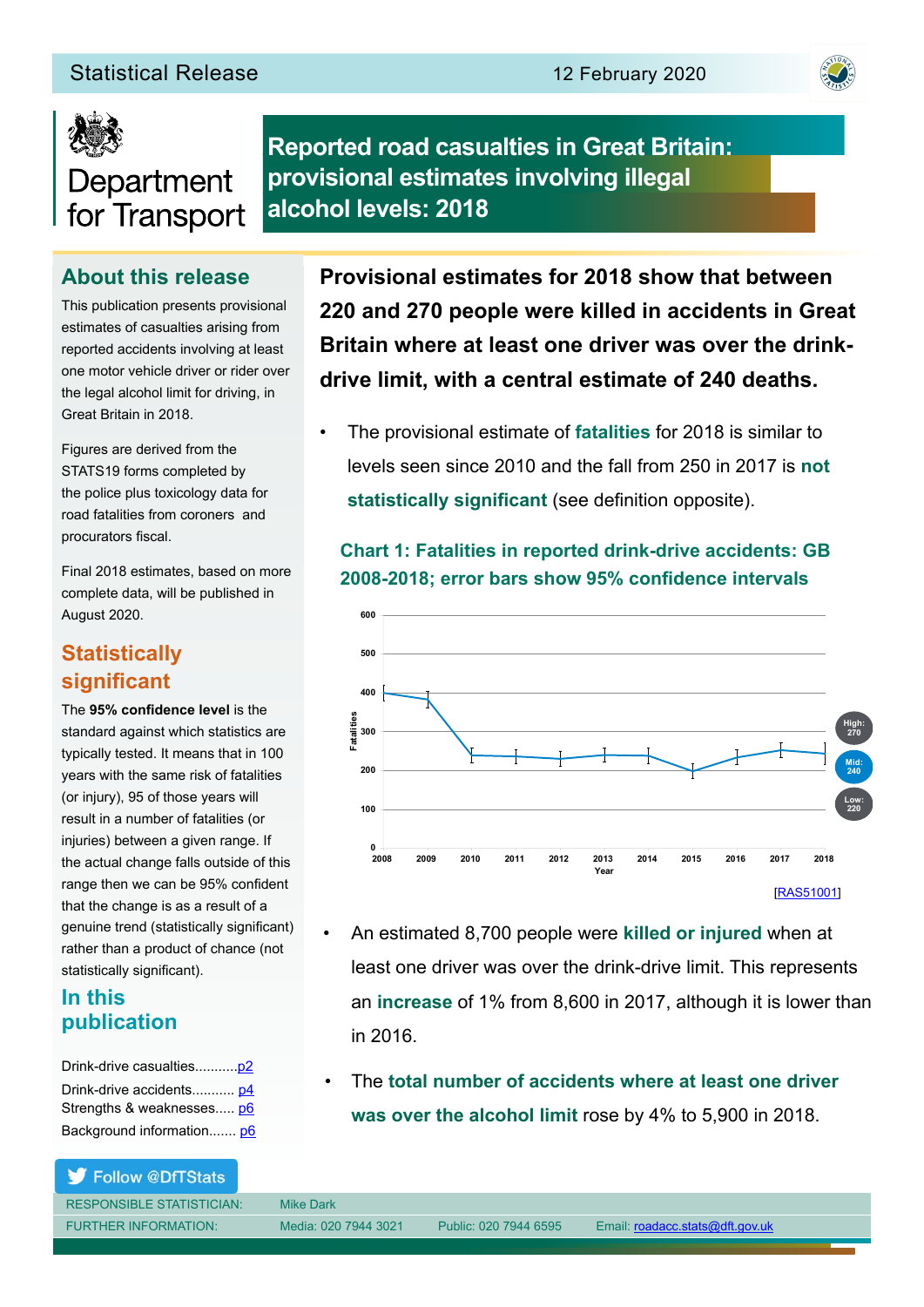## <span id="page-1-0"></span>**[Casualties in drink-drive accidents in 2018](#page-5-1)**

The provisional central estimate of the number of deaths in accidents with at least one driver over the alcohol limit for 2018 is **240**. This represents about 13% of all deaths in reported road accidents in 2018. **The central estimate for 2018 is lower than the fnal fgure for 2017, but the decrease is not statistically signifcant.** The 95% confdence range indicates that we can be 95% certain that the **true fgure, is between 220 and 270 fatalities**.

The provisional estimate for 2018 is based on coroners' and procurators' fiscal reports for 47% of the drivers or riders who were killed in road traffic accidents in 2018 in addition to breath tests taken at the scene (see definitions opposite). The final figure for 2018 will be published in August 2020, and is likely to be based on around 60-70% of drivers who died in road accidents. Therefore the **fnal 2018 fgure may be diferent from this provisional estimate**.





### **Definitions**

**Drink-drive accident:** A reported incident on a public road in which someone is killed or injured, where at least one of the motor vehicle drivers or riders involved met one of these criteria:

• failed a roadside breath test by registering above 35 micrograms of alcohol per 100ml of breath (in England and Wales) or 22 micrograms (in Scotland).

• refused to give a breath test specimen when requested by the police (other than when incapable of doing so for medical reasons).

• died, within 12 hours of the accident, and was subsequently found to have more than 80 milligrams of alcohol per 100ml of blood (in England and Wales) or 50 milligrams (in Scotland).

**Drink-drive casualties:** All road users killed or injured in drinkdrive accidents.

A full list of the casualty defnitions used in this release can be found [here](https://www.gov.uk/government/publications/road-accidents-and-safety-statistics-guidance).

The prevalence of drink-driving in road deaths has fallen over time. In 1979, 26% of road deaths occured in accidents where at least one driver/rider was over the drink-drive limit. This had fallen to 16% by 1988. Since 2010 the percentage of road deaths that are drink-drive related has been around 13%.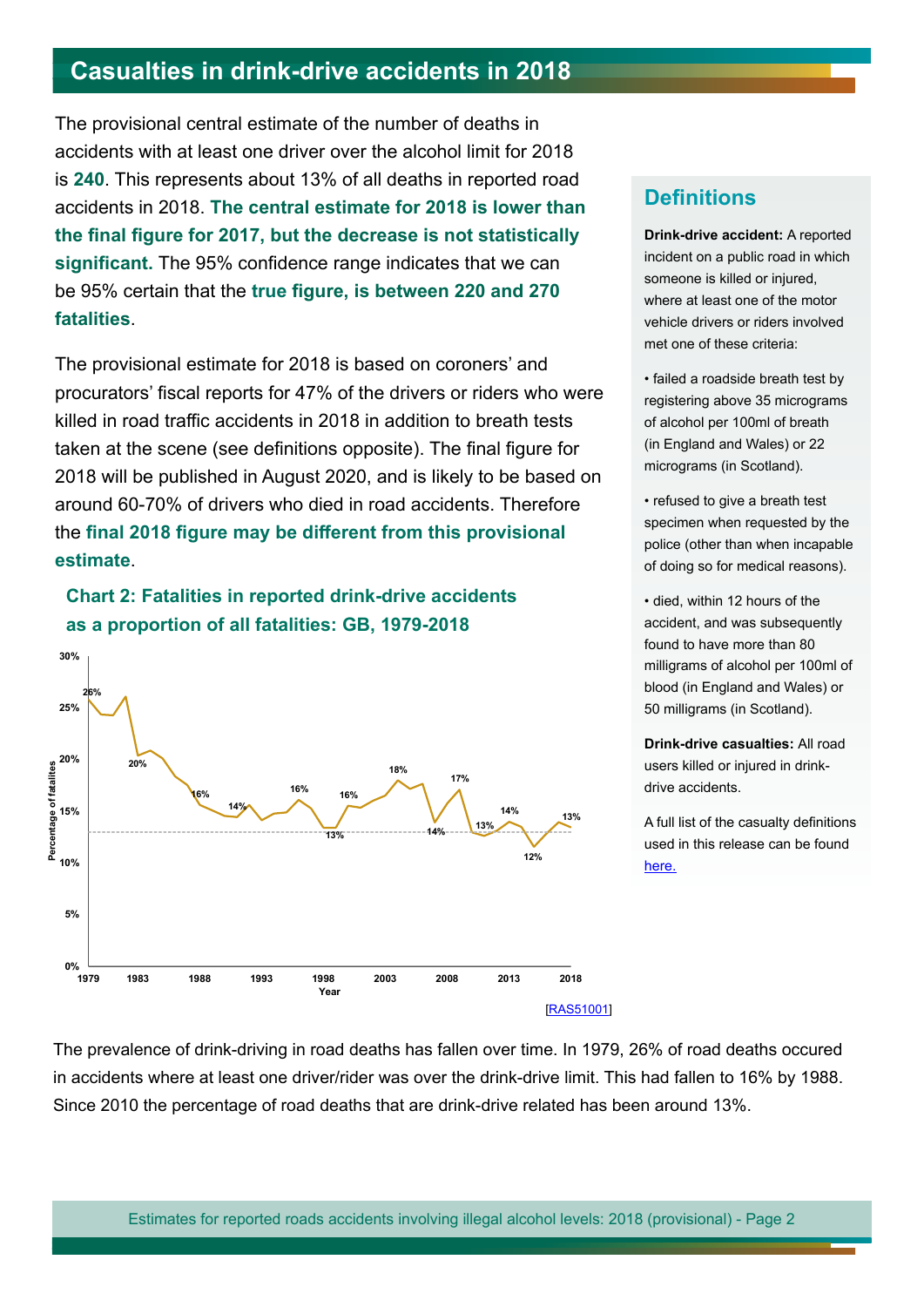The central estimate of the number of **drink-drive casualties of all severities** in 2018 is 8,700, an increase of 1% on 2017. This is 4% lower than the number in 2016.

### **Chart 3: Total casualties in reported drink-drive accidents: GB 2008-2018**



It is provisionally estimated that around 5% of all casualties in reported road accidents in 2018 were involved in accidents in which at least one driver or rider was over the drink-drive limit.





### **Uncertainty**

These statistics, especially the number of fatalities, are subject to considerable uncertainty (see Sampling uncertainty on page 6). This means that it is impossible to be sure of the precise number of fatalities, so ranges and confdence intervals are used for fatalities throughout the publication.

### **95% confdence interval**

The bars on chart 1 are ranges of values for an estimate which we are 95% confdent that the 'true' value falls in.

Technically, it indicates that if many samples of the same population were drawn, 95% of the results would fall between the confidence interval values.

For instance, for 2018 we have an upper limit 270 fatalities and lower limit of 220. This means that we are 95% confdent that the true number for 2018 will fall between these values, but most likely towards the centre of this range.

In 1979, 9% of road casualties occured in accidents in which at least one driver/rider was over the drinkdrive limit. This has fallen to 6% by 1990 and has mainly varied around 5% since then.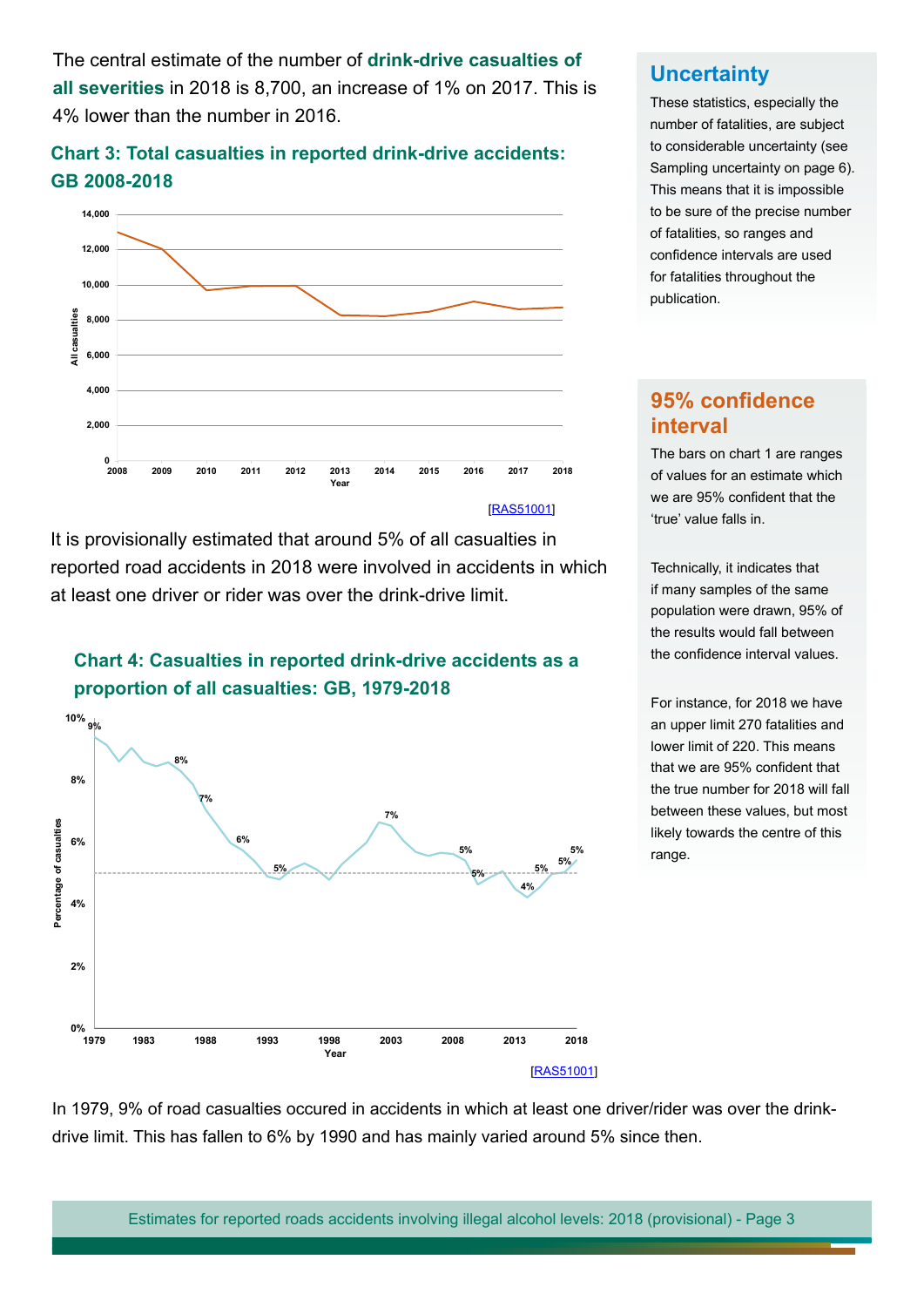## <span id="page-3-0"></span>**Number of drink-drive accidents in 2018**

There were an estimated 210 **fatal drink-drive accidents** in 2018. This is a decrease from 220 in 2017 and the lowest level since 2015, but the reduction from 2017 is **not statistically signifcant**.

The **total number of drink-drive accidents** of all severities rose by 4% from 2017 to 2018 to 5,900, but is still 3% below the level seen in 2016. This means that around 5% of all reported road traffic accidents in 2018 involved at least one driver/rider over the legal alcohol limit.



### **Chart 5: Number of reported drink-drive accidents: GB 2008-2018 Table published**

# **Chart 6: Reported drink-drive accidents in comparison**



## **with this release**

With this release, the headline table on drinkdriving, [RAS51001](https://assets.publishing.service.gov.uk/government/uploads/system/uploads/attachment_data/file/732349/ras51001.ods), has been updated with provisional 2018 figures. It shows accidents and casualties by severity since 1979. The final update for 2018 will be published in August 2020.

### **How do provisional estimate difer from the final estimates?**

The provisional estimates have a wider range than the final estimates. This is because the provisional estimates are based on fewer toxicology reports (47% for this release) from coroners and procurators fiscal. The final estimates will be based on more reports and will, therefore, increase the accuracy of the results.

In 1979, 8% of reported road accidents were drink-drive related. This has fallen to 6% by 1988 and has been generally around 5% since then.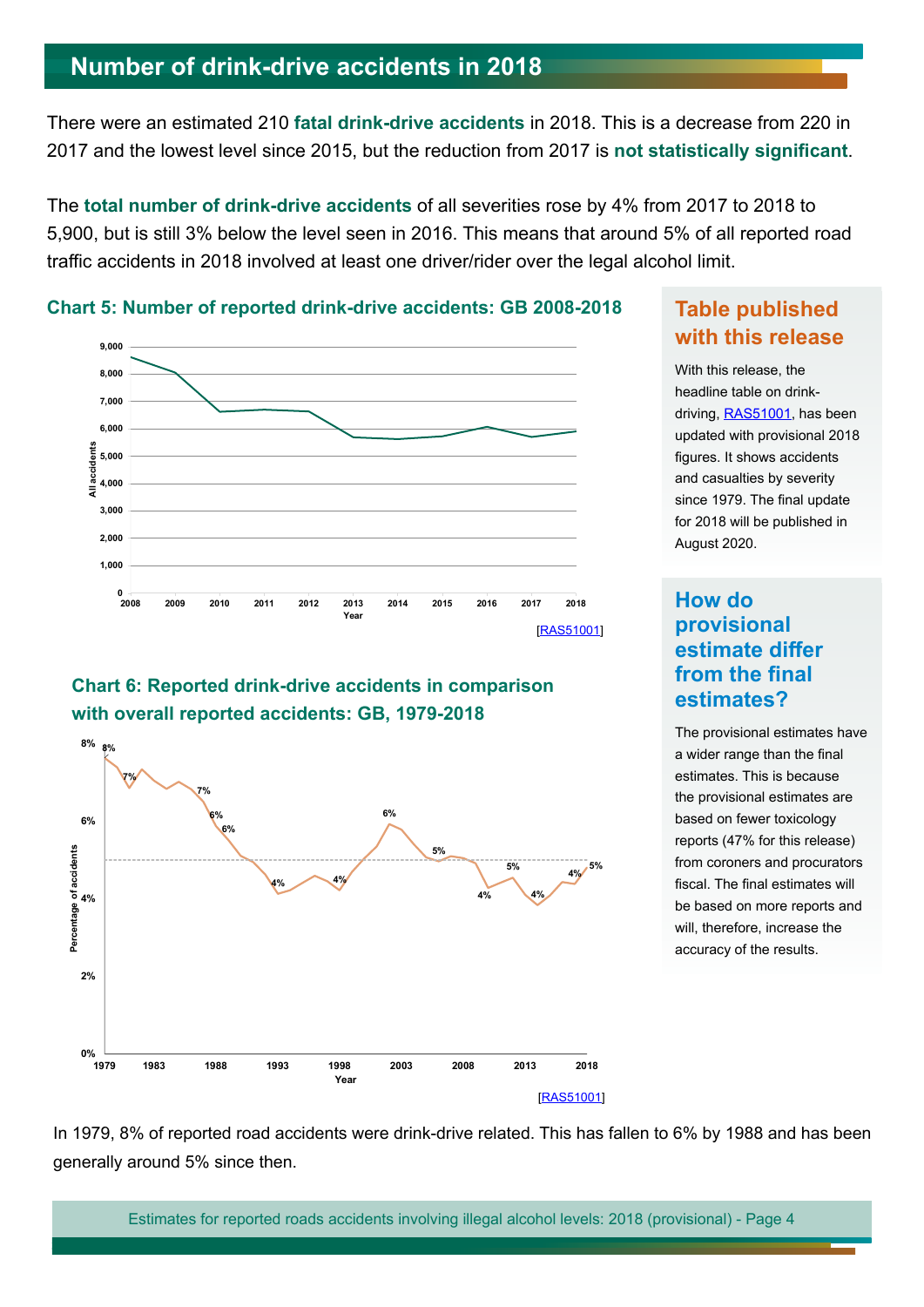### **Reviewing the frequency and improving the timeliness of drink-drive estimates**

We want to further improve the quality and timeliness of road safety data. Currently, provisional drink-drive estimates are released 14 months after the end of the year reported on (with a return rate typically around 30% from coroners although higher at 47% in this release), and fnal estimates are released 20 months after the end of the year (with a return rate around 60% from coroners).

The range of uncertainty associated with the lower return rate at the provisional stage means that it is very unlikely the provisional publication can detect signifcant changes in the underlying trends. Therefore the road safety team aims to reduce the number of drink-drive publications from two (one provisional in February and one fnal in August) to one, more timely, release.

The road safety team is working to allow the data collection from coroners to start earlier and more regularly based on STATS19 data. The aim is to improve the overall response rate and allow one publication of drink-drive estimates to be released less than 20 months after the end of the year. This approach is currently being tested and progress will be reported on in due course.

Feedback from users on this approach is welcome at [roadacc.stats@dft.gov.uk](mailto:roadacc.stats@dft.gov.uk).

### **Background on legislation**

The Road Safety Act 1967 introduced the first drink-driving limit in the UK, set at a maximum blood alcohol concentration of 80mg of alcohol per 100ml of blood (or the equivalent 107mg of alcohol per 100ml of urine). It became an ofence to drive, attempt to drive or be in charge of a motor vehicle on a road or other public place with a BAC that exceeded the maximum prescribed legal limit. The 1967 Act also made it an ofence to fail to provide a specimen for a laboratory test without reasonable excuse.

[The Transport Act 1981](https://www.legislation.gov.uk/ukpga/1981/56/contents) introduced evidential breath testing and established a maximum breath alcohol concentration of 35 micrograms of alcohol in 100ml of breath. This was implemented in 1983. Today, people are given a preliminary breath test at the roadside and then taken back to the police station for an evidential breath test.

Drink-driving legislation has been strengthened over the years, including tougher penalties for ofenders which can include potentially unlimited fnes, disqualifcation from driving, or facing imprisonment for the most serious offences.

On 5 December 2014, Scotland reduced the legal BAC limit for all drivers from 80mg/100ml of blood to 50mg/100ml. The drink drive limit introduced by the 1967 Act remains in place for England and Wales today.

### **Evaluation of changes to the drink-drive limit**

An independent evaluation of the impact of the limit reduction in Scotland led by the University of Glasgow was [published in the Lancet](https://www.thelancet.com/journals/lancet/article/PIIS0140-6736(18)32850-2/fulltext) on 12 December 2018. This evaluation took advantage of the natural experiment created by the lowering of the legal blood alcohol limit in Scotland only and compared data on weekly road traffic accident rates and alcohol consumption (off and on sales data) between Scotland (the intervention group) and England and Wales (the control group). The study found that lowering the drink-drive limit was not associated with any reduction in total accident rates or serious and fatal accident rates, but that the change was associated with a small reduction in per-capita alcohol consumption from on trade alcohol sales.